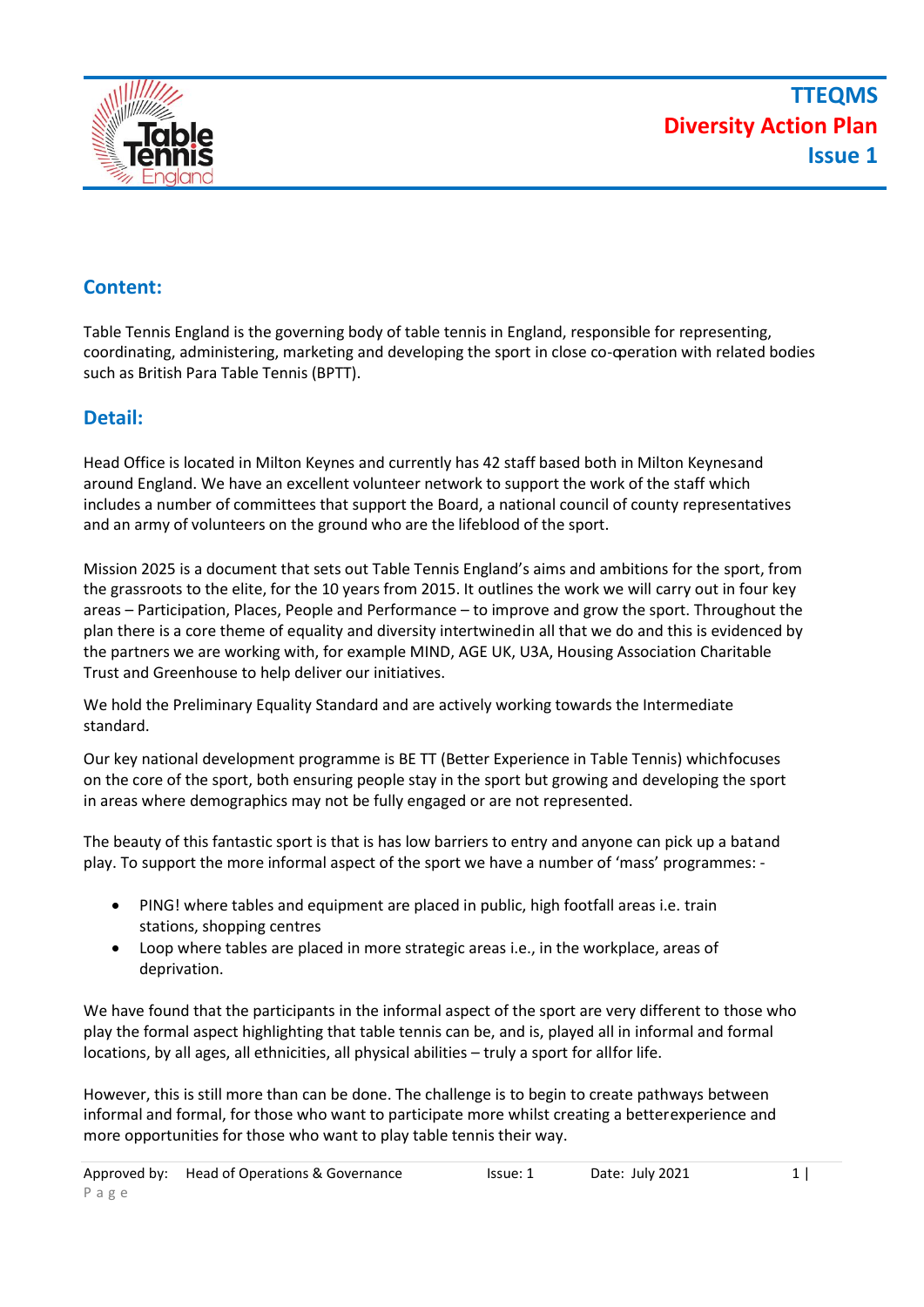

## **Our Mission:**

Working in partnership to create an increasing number of outstanding and exciting opportunitiesfor everyone to enjoy and achieve in table tennis.

## **Our Vision:**

#### **Everyone is talking about table tennis.**

Table Tennis England aspires to be recognised as a world leading National GoverningBody, delivering a diverse and dynamic sport that transforms lives, connects communities, achieves excellence and inspires medal-winning performances.

## **Our Values:**

- Respect
- Ambition
- **Inclusion**
- Teamwork
- Focus
- **Excellence**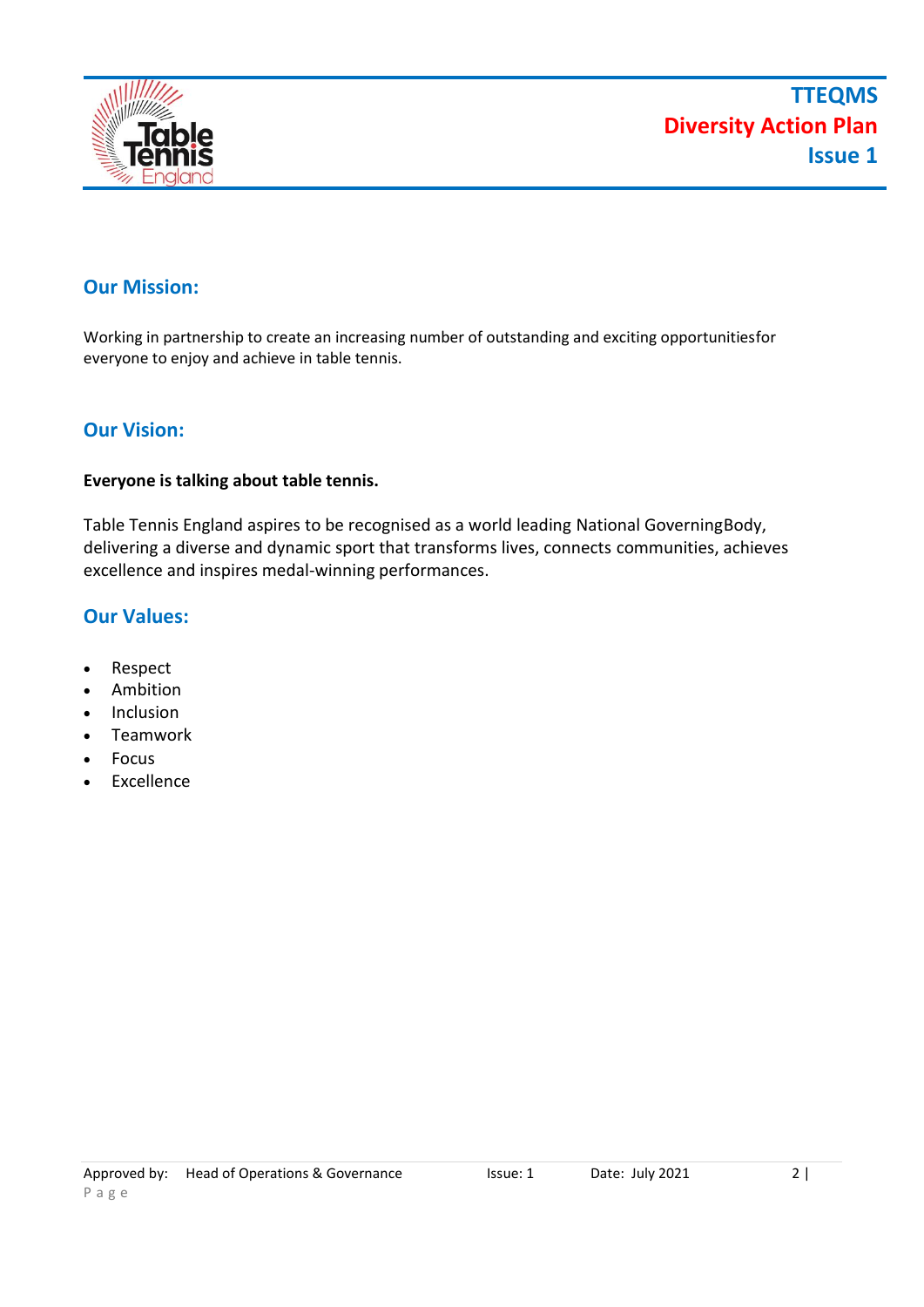

# **TTEQMS Diversity Action Plan Issue 1**



**A Message from the Chair:**

## **Table Tennis – a sport for all, for life**

Table Tennis, as one of the world's great sports, is played and enjoyed by millions of people in every continent, irrespective of age, gender, disability, race, ethnic origin, nationality, colour, parental or marital status, pregnancy, religious belief, class or social background, sexual preference or political belief. Table Tennis England recognises that in an increasinglydiverse society it is necessary to support the principles of equal opportunities which will ensure that all its participants in training and coaching programmes and administration, aretreated not only fairly but also on an equal basis.

Table Tennis England actively promotes participation across society including supporting: women and girls, people with disabilities, members of ethnic minority communities and people from socially excluded communities in accordance with the Equality Standard for Sport objectives. Table Tennis England further acknowledges that different ethnic minority communities exist, and that people from these communities will have different opportunitiesto take part in sport. In view of this, the association commits to ensuring its work will target those people and communities that are most socially excluded.

### **Our Commitment**

Table Tennis England is proud of its commitment to equality and diversity and we are confident that we can demonstrate this commitment, through our actions, in terms of our governance, playing, administration and support for our counties, clubs, leagues and individual members. In respect of governance, we have adopted a target of, and take all appropriate actions to encourage, a minimum of 30% of each gender on our Board; and will demonstrate a strong and